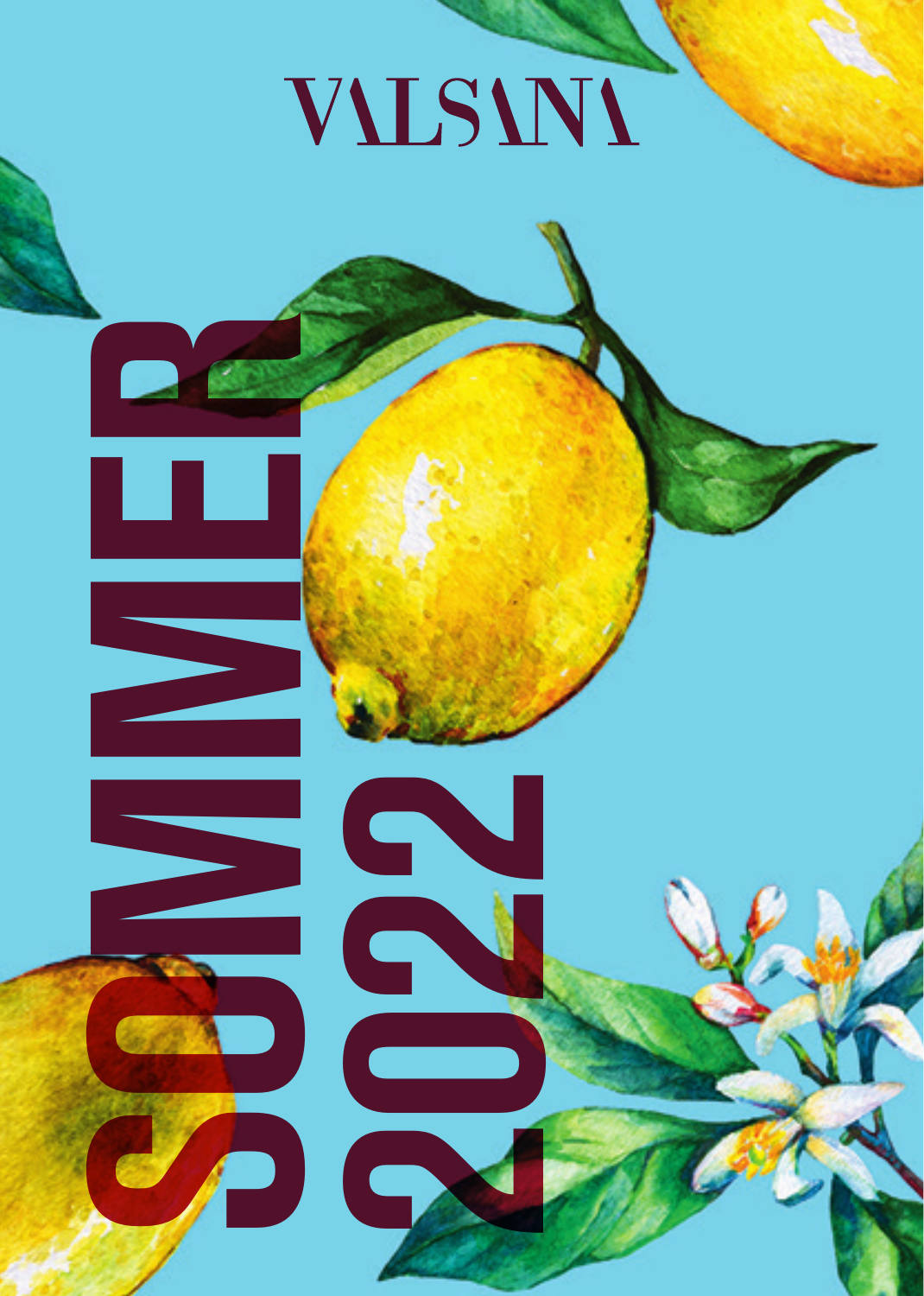## VALSANA HOTEL AROSA

Made for sunny days: your place in the sun for summer 2022. We stand for easy-going, chilled-out holidays: ones that let you let go and feel good. Join us at over 1,800 metres altitude to breathe in the fresh mountain air and breathe out the hustle and bustle of the everyday. Raise your heart towards the sky with a spot of light yoga; discover the pristine landscape of the Grisons mountains. Arosa blossoms, it hums with life, it's resplendent in its summer green– and with us, you're right at the heart of it all. No other holiday will bring you closer to nature, or with a cleaner conscience. After all, we've been completely climate-neutral since 2019.

Welcome to summer; welcome to your relaxing getaway in the mountains. Step inside, relax and enjoy. We look forward to seeing you!

CLAUDIO LAAGER General Manager

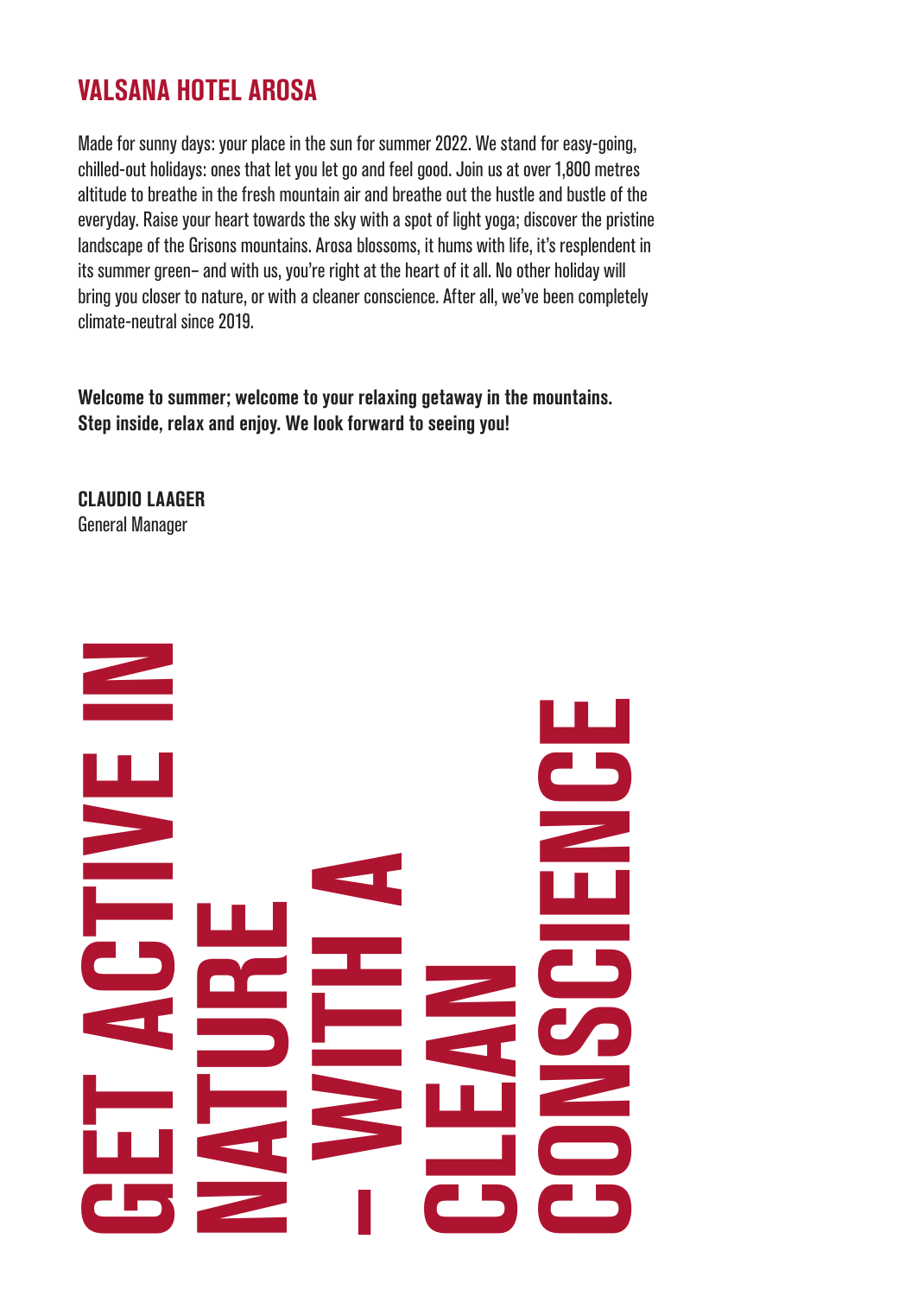

## MOVING MOUNTAINS

Inspired by the history and beauty of the mountains that surround us, we've created a holistic menu of holiday activities to enable you to rediscover your vitality, reconnect with nature and celebrate joy. All five pillars of the programme – MOVE, PLAY, NOURISH, REST and GIVE – are evidence-backed and scientifically founded. You choose which are most important for your personal well-being – or whether to embrace a complete Moving Mountains journey with all five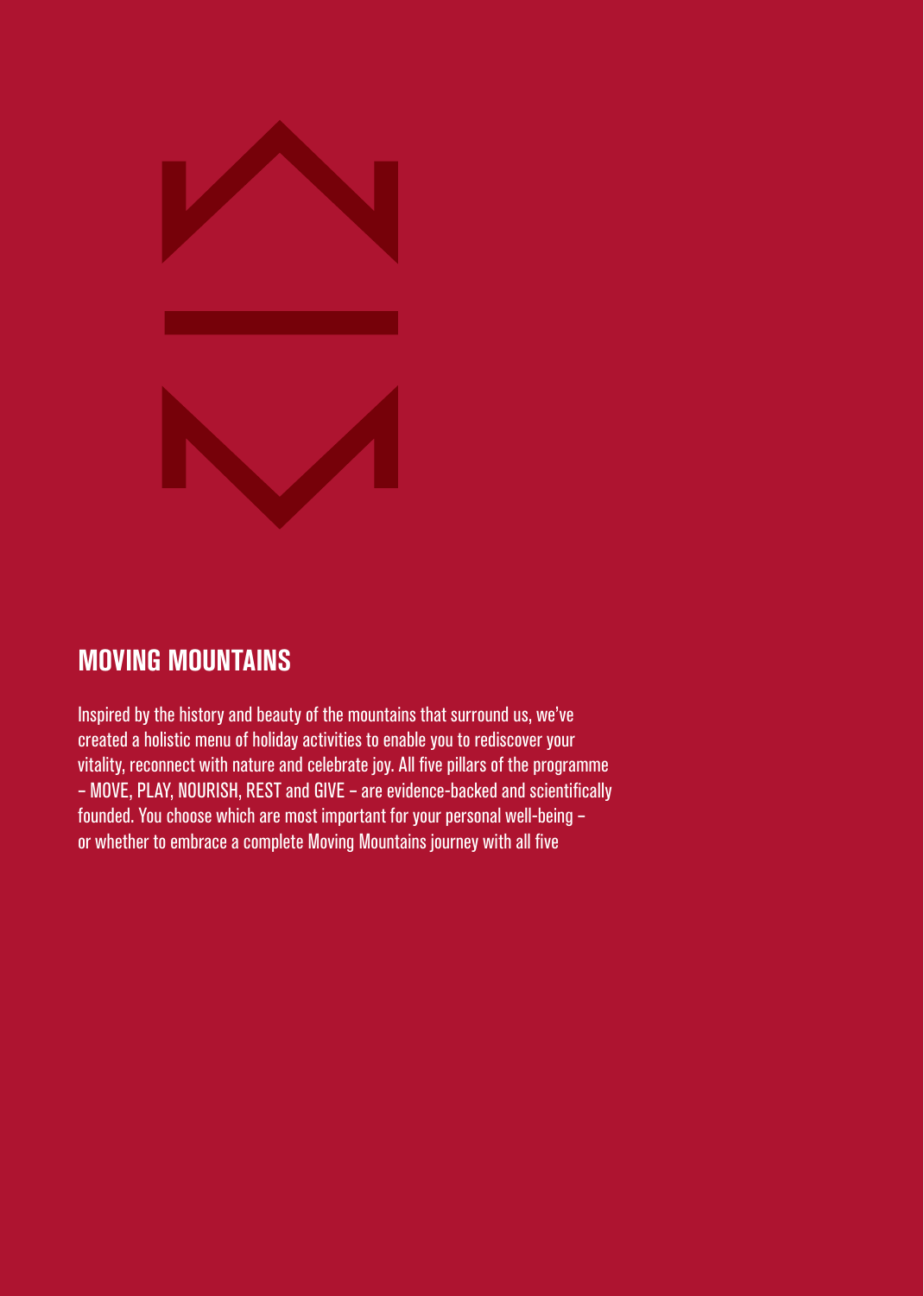# BECAUSE WE BELIEVE YOU SHOULD NEVER STOP PLAYING

PLAY means immersion in nature and culture alike. It means authentic experiences that bring our region to life; hand-picked activities selected purely for their enjoyment factor. It means discovering the Grisons as a place to live and to visit, getting to know interesting people and soaking in their stories. Accompany Hotel Director Claudio Laager on a fishing trip on the Urdensee, join him for a spot of ibex-watching, hunt down the perfect shot of a wild 'lady's slipper' orchid or relive childhood memories baking delicious twist bread.

 $\boldsymbol{\mathsf{M}}$ 

SUMMER GETS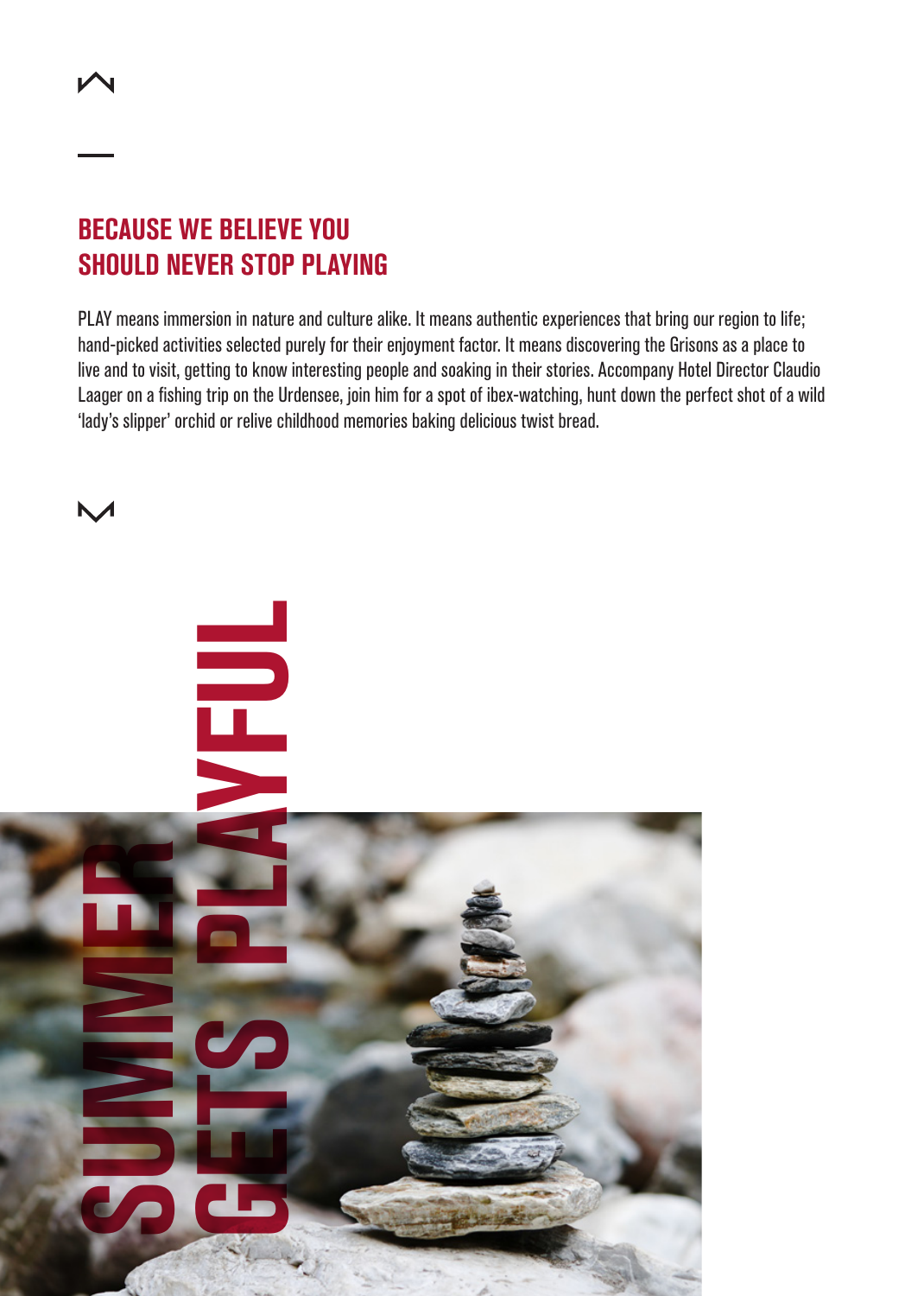#### CLAUDIOS DINNERCLUB AN EVENING MEAL AT THE HOME OF OUR HOTEL DIRECTOR

Besides his role as Hotel Director, Claudio Laager is a hunter, fisher, snowboarder and passionate chef. Most importantly of all, however, he's a proud Grisons native. On 6 and 20 August this year, he invites you cordially to join him at Claudio's Dinner Club for traditional Grisons dining at his private residence. Expect a companionable evening with fascinating anecdotes and a menu of authentic Grisons specialities, all prepared until the watchful eye of Claudio himself. Register your interest via email or telephone and secure your spot at this one-off event. Places are limited.

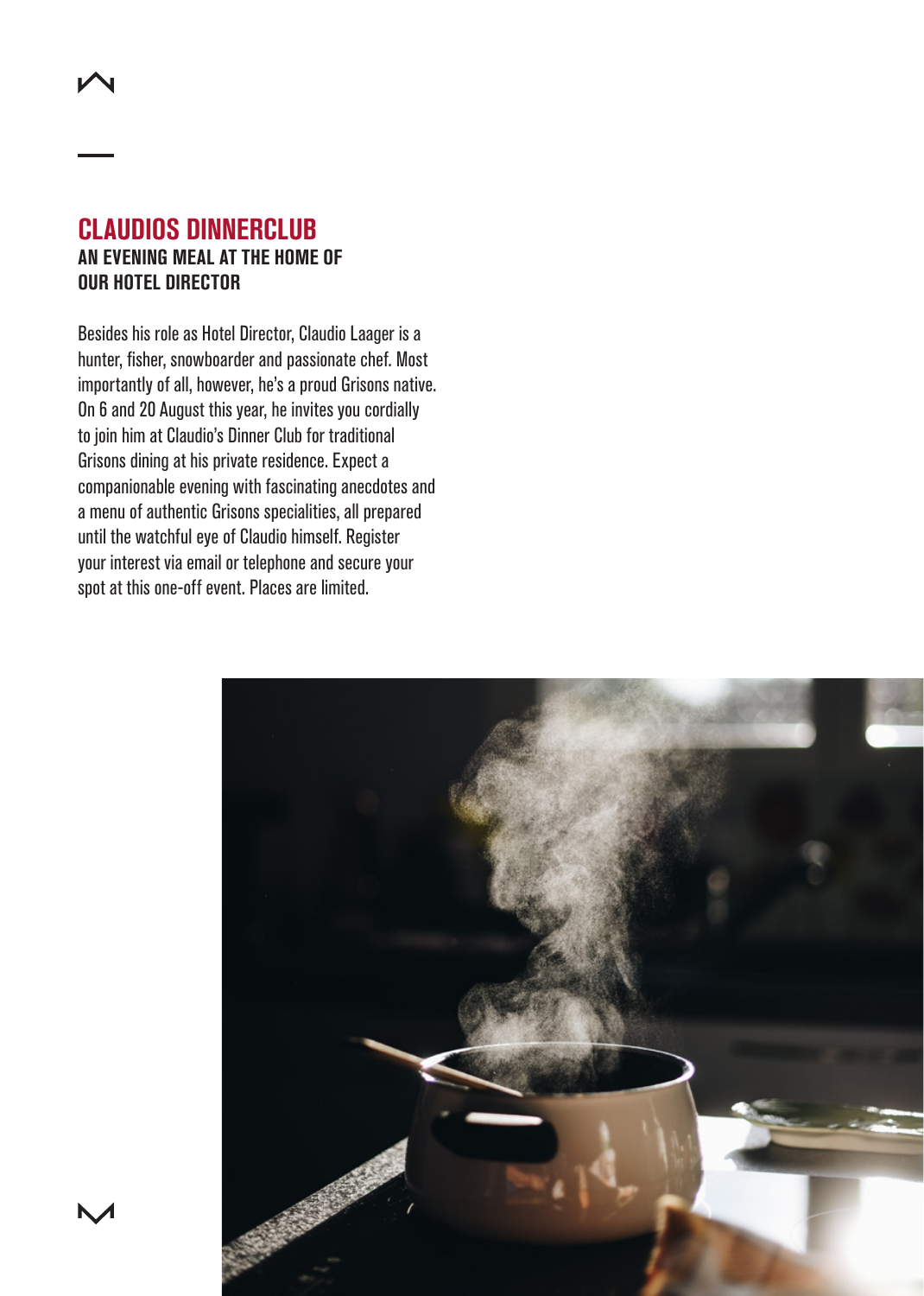#### MOVING MOUNTAINS PLAY

# EMPOWERING EXPEDITIONS

(from June to September)

GIFTS OF THE FOREST — Gathering mushrooms and berries

SELF-MADE DELICIOUSNESS — Herb salt or herb oil to take home

A UNIQUE PHOTOGRAPHIC SUBJECT — Wild orchids in Arosa

TIME TO GET CREATIVE — Twist bread and Swedish fire logs

CLAUDIOS DINNER CLUB — An evening meal hosted by our Hotel Director

#### CURATED ADVENTURES

(from June to September)

A WORKOUT FOR MIND AND BODY — Stand-up paddling on the Obersee

BALANCE AND FINESSE — Building cairns on the Weisshorn

GUARANTEED REFRESHMENT AT UNDER 10°C — Mountain lake swimming

BETWEEN MOUNTAINS AND WATER — Fishing on the Urdensee

AT ONE WITH NATURE — On the trail of the ibex and chamois

ON THE PROWL — Deer watching

M

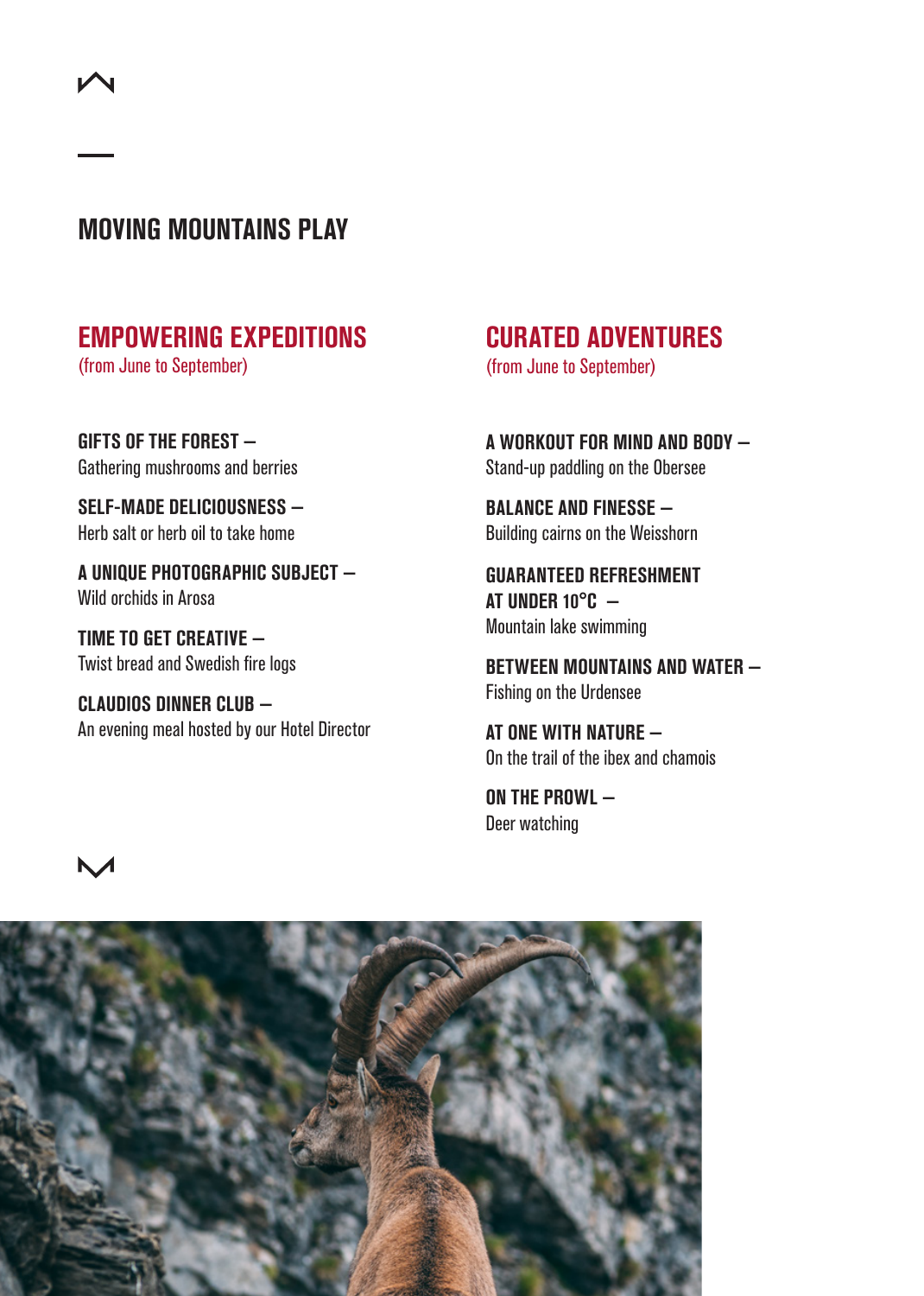

## BECAUSE THIS PLANET IS ALL WE'VE GOT WE ARE GREEN GLOBE CERTIFIED

Holidays with a clean conscience: the operations of the Tschuggen Collection Hotels have been completely climate-neutral since 2019. Now, our recently awarded Green Globe certification proves we've gone one step further, marking us as one of the most sustainable premium hotel groups in Switzerland. The Valsana Hotel is proud to play a pioneering role in these endeavours – not least with our ice storage system, which provides the entire heating power for our three buildings via the hotel's own probes and existing geothermal probes in combination with heat pumps. We also use 100% certified green electricity from Alpine hydropower. Similarly, our respect for the environment shapes the way we run our day-to-day operations: we operate on a largely paperless basis, strive to ensure optimal energy efficiency, avoid packaging wherever possible and work closely with local producers and partners.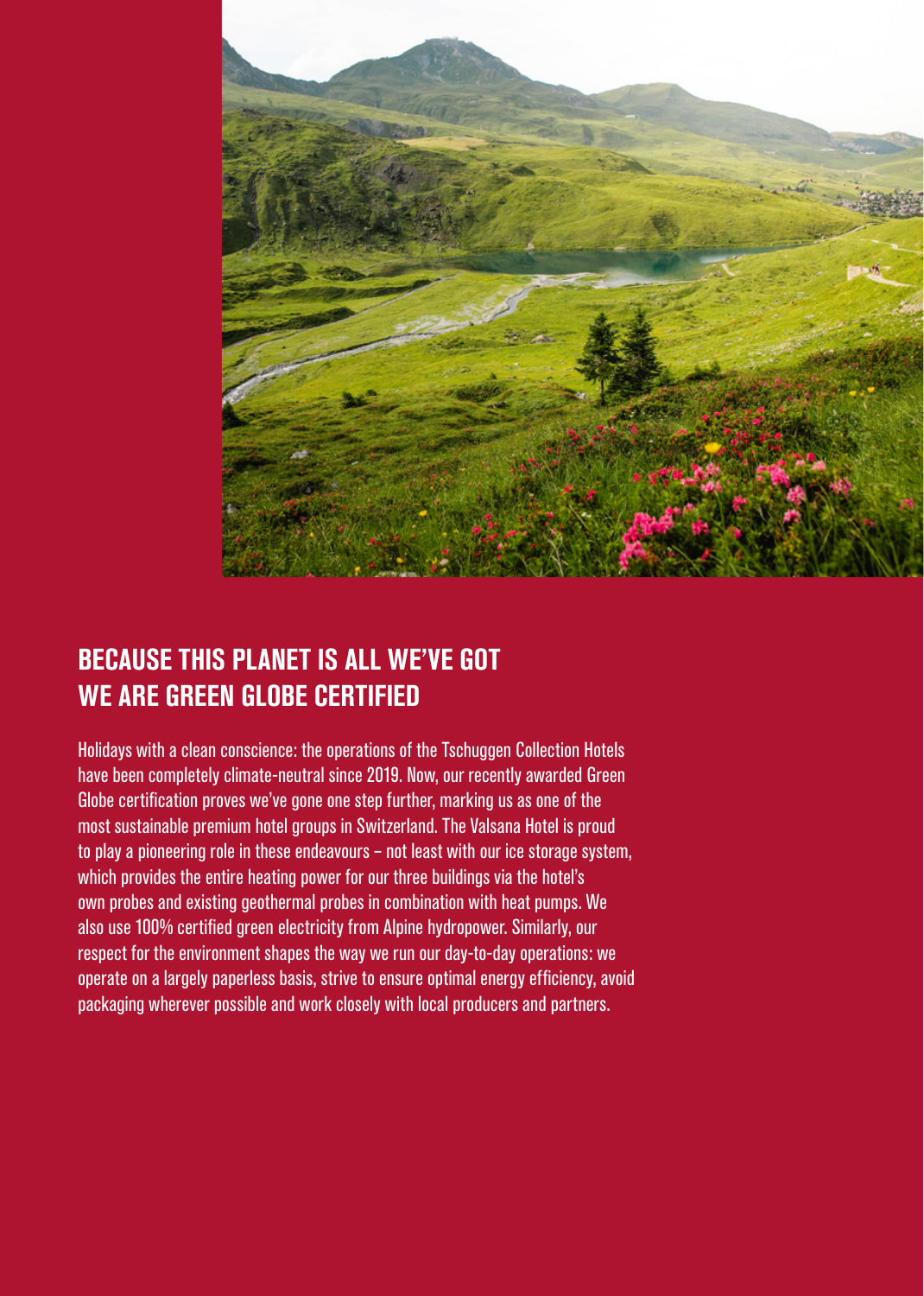# VALSANA, WHAT'S UP? EVENTS AND HIGHLIGHTS

As is customary for the Valsana Hotel, the summer is packed with exciting events you won't want to miss. One sure highlight will be the visit of TV chef Fabian Zbinden, who will accompany us for morning yoga and mushroom and berry picking. Bike camps offer the perfect opportunity to the Grisons forests on two wheels, while varied cultural events place music and art in the spotlight.

| <b>NISSEN-CUP</b>                           | <b>FRIDAY 1 TO SATURDAY 2 JULY 2022</b>       |
|---------------------------------------------|-----------------------------------------------|
| ALPINE TRAIL & YOGA CAMP AROSA (WOMEN CAMP) | <b>FRIDAY 8 TO SUNDAY 10 JULY 2022</b>        |
| HÖRNLI HÖRNLI TRAIL HUNT                    | <b>FRIDAY 15 TO SUNDAY 17 JULY 2022</b>       |
| <b>SWISS NATIONAL DAY</b>                   | SUNDAY 31 JULY TO MONDAY 1 AUGUST 2022        |
| <b>FAMILY BIKE VIBES</b>                    | <b>FRIDAY 5 TO SUNDAY 7 AUGUST 2022</b>       |
| FABIAN ZBINDEN X VALSANA                    | <b>FRIDAY 26 TO SUNDAY 28 AUGUST 2022</b>     |
| AROSA JAZZ                                  | <b>THURSDAY 11 TO SATURDAY 13 AUGUST 2022</b> |
| <b>GRISCHA TRAIL RIDE</b>                   | <b>THURSDAY 25 TO SUNDAY 28 AUGUST 2022</b>   |
| AROSA CLASSIC CAR                           | THURSDAY 1 TO SUNDAY 4 SEPTEMBER 2022         |
| TRAIL RUN AROSA                             | <b>SATURDAY 10 SEPTEMBER 2022</b>             |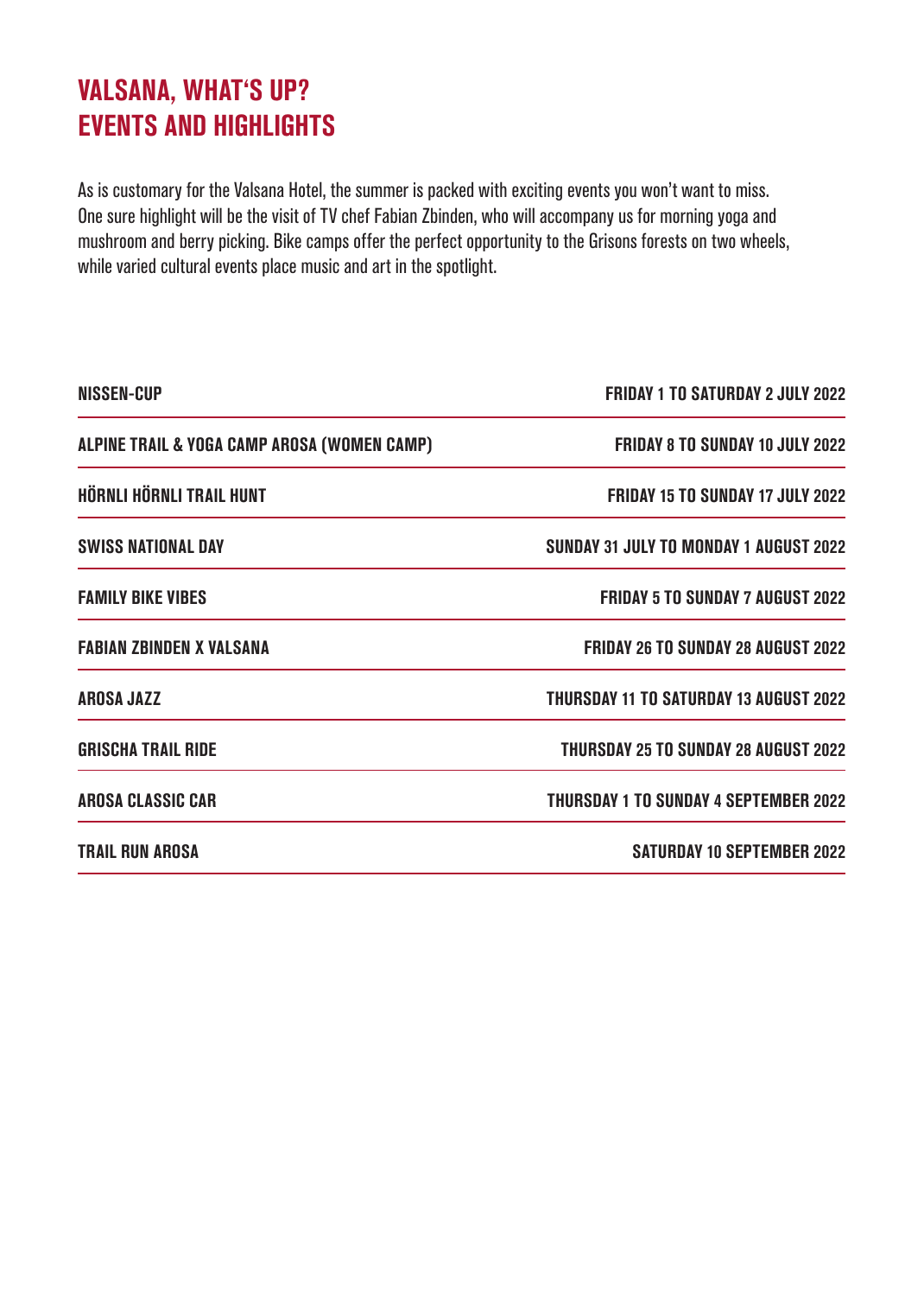## FABIAN ZBINDEN X VALSANA HOTEL

Fabian Zbinden is a chef, entrepreneur, speaker and meditation enthusiast. In his time cooking for the stars in Hollywood, he counted Madonna and David Beckham among his esteemed guests. Now the Bernese chef is returning to his roots - or rather, to root vegetables – with a focus on vegan dishes. A perfect fit for us at Valsana, don't you think? We do – and that's precisely why we're inviting him (and you!) to discover his "plant-based secrets". Our focus for the visit? Mindfulness: conscious enjoyment that has nature at its heart.



Arrival and a shared evening meal at the Restaurant Twist.

#### SATURDAY 27 AUGUST 2022 A MINDFUL DAY WITH OUR TV CHEF

The day begins with morning activities and meditation. After heading into the forest to pick mushrooms and berries, we prepare them for eating around the open fireplace. In evening we pay a visit to the Tschuggen Grand Hotel, sister hotel of the Valsana, where we partake in some wild animal-spotting from the suite. The evening finishes at Restaurant Twist. Please note that there will be journalists on site to cover the day.

SUNDAY 28 AUGUST 2022 Breakfast and farewell.



**KABIAN ZBINDEN**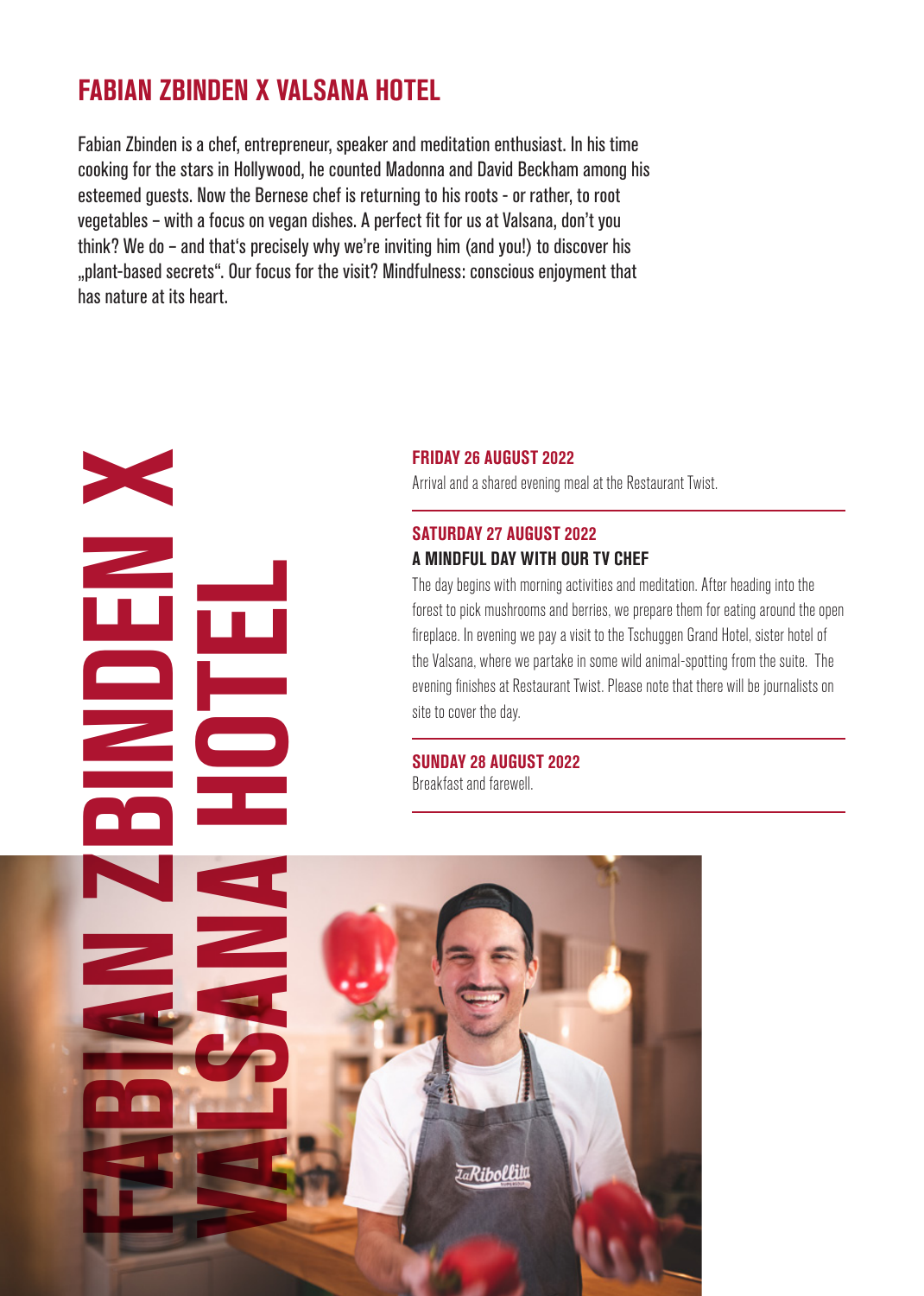# NOURISH. STRENGHTEN. HEAL. OUR NEW SPA CONCEPT

Switzerland is famously a land of snow-covered mountains and crystal-clear lakes. It's fitting, therefore, that these notable landscapes provided the inspiration for our brandnew spa concept. Rooted in a close connection with nature, the concept centres around a holistic approach to uniting body and mind. It is founded on the latest medical findings and innovative technologies as well as on the integration of time-honoured naturopathic practices and treatments. Cleansing, purifying, renewing and strengthening treatments help you uncover radiant beauty, boost your vitality and discover a holistic sense of wellbeing. Our spa uses exclusively products with organic or certified natural ingredients.

Pay a visit to the Valsana Spa to learn more about what we can offer.